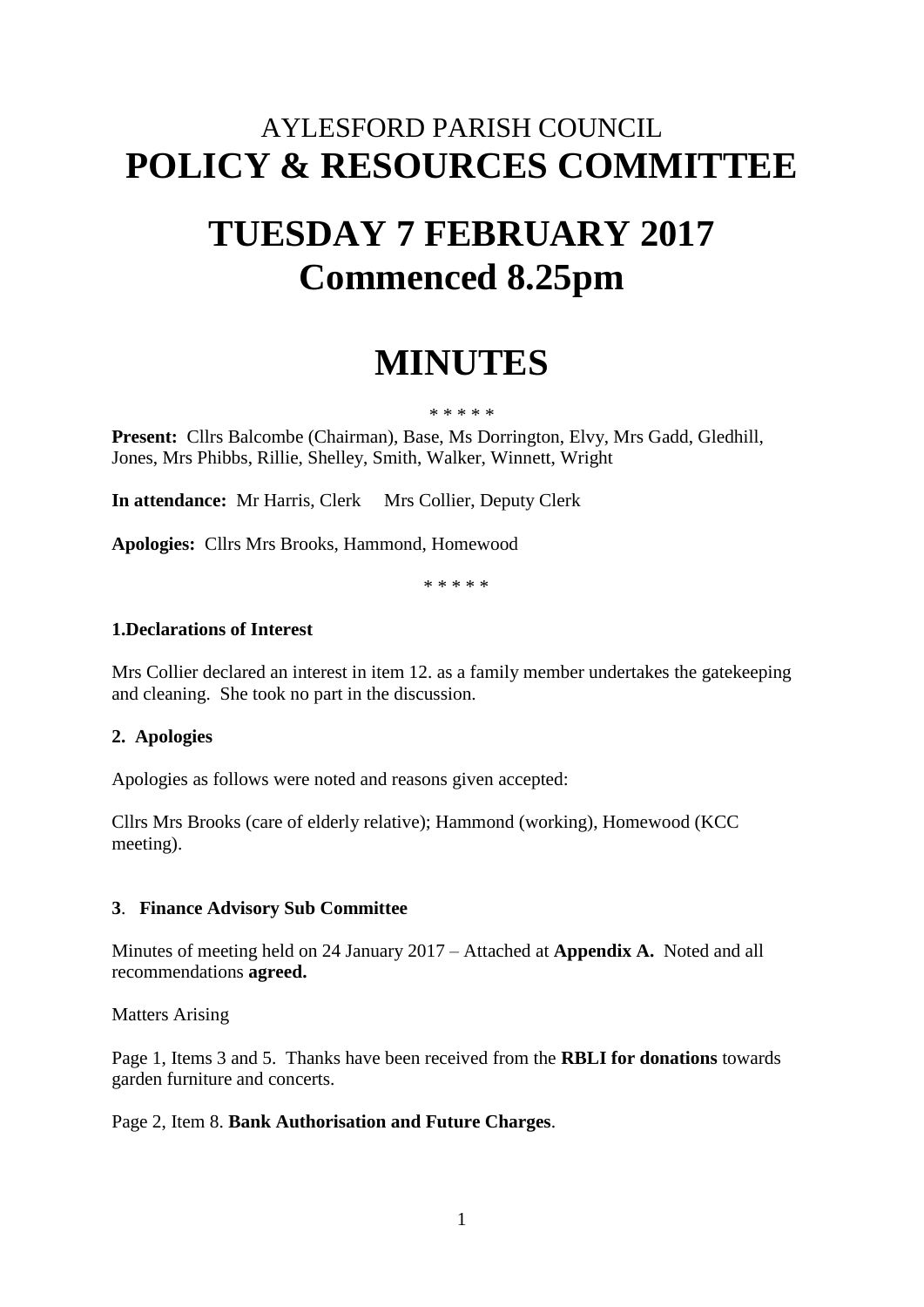**Metro Bank** – Clerk is arranging a further meeting with the Metro representative to start proceedings for the transfer of the Council's current account.

**Signatories:** Clerk required agreement of the authorised signatories on behalf of the Council to be passed to Metro Bank. Signatories will be required to present identification and sample signatures. Clerk will endeavour to arrange this in the office at a mutually convenient time. The following councillors were nominated as signatories:

Cllrs Balcombe, Mrs Gadd, Elvy, Gledhill, Shelley, Base

This list is amended from the current signatories with Nat West with the addition of Cllrs Shelley and Base, and deletion of Cllr Mrs Brooks and Nigel Tiller.

**Reserves:** Clerk reported that he is proceeding with the research for reallocation of Council reserves and will report to next FASC at the end of February.

# **4**. **Accounts for Payment**

The payment list attached at **Appendix B –** 46 payments totalling £58,782.36, were proposed for payment by Cllr Mrs Gadd, seconded Cllr Elvy and **agreed.**

- **5. Law and Order** No report to this meeting.
- **6**. **Rugby Club/Netball League –** No report to this meeting.
- **7**. **Flood Defences –** No report to this meeting.

### **8. Council Vacancies**

3 Aylesford South.

# **9. Forstal Recreation Ground Entrance/The Bush Wall**

Wall repair work completed to a high standard.

### **10. Parish Office**

**Office Lighting Upgrade** – Majority of work completed.

**11. Tunbury Hall –** No report to this meeting.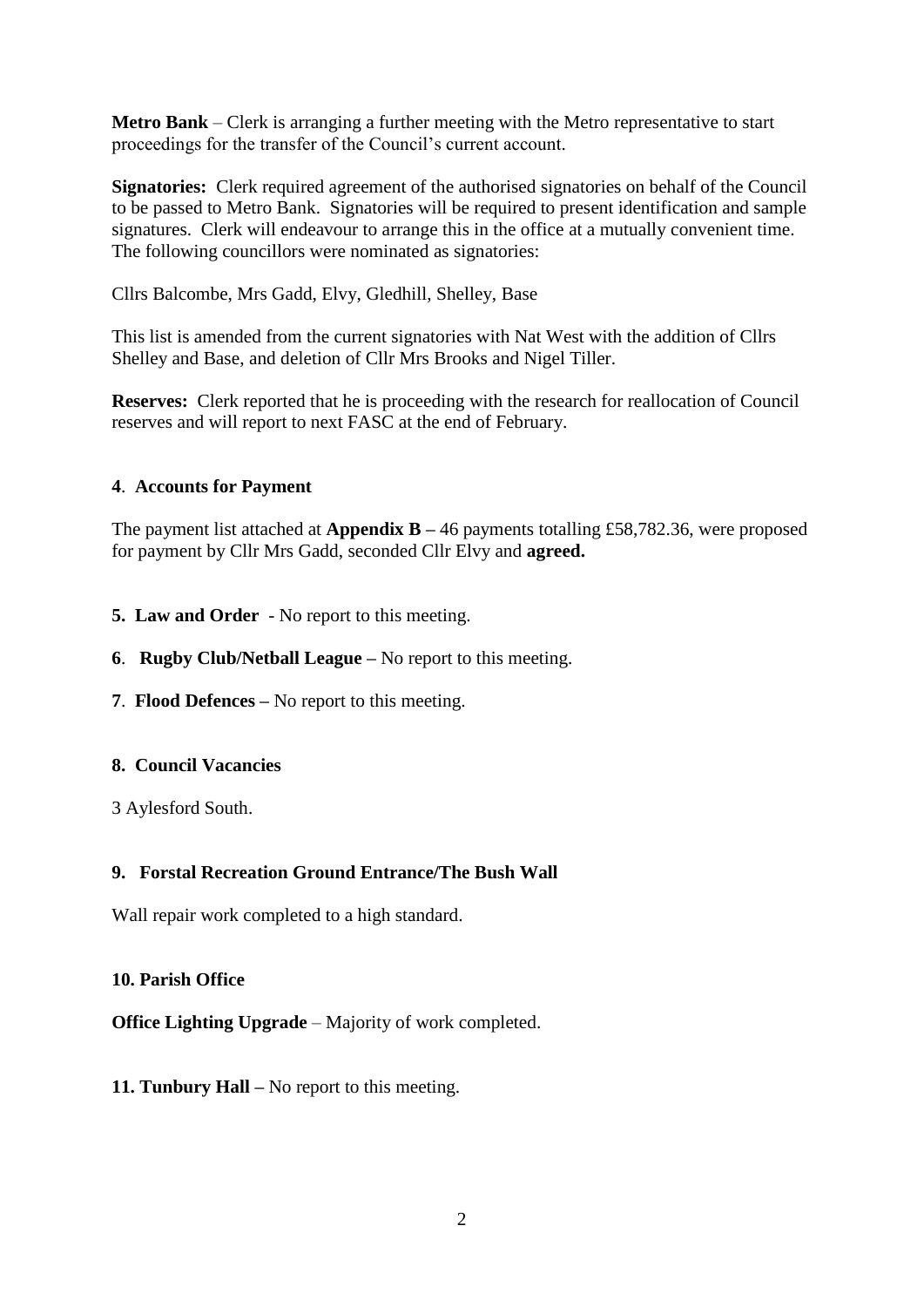# **12. Gatekeeper and Cleaner 2017/18 Pay Rate**

Self employed basis. Current rates  $\pounds 6$  per day and  $\pounds 10$  per hour (2 hours a week) respectively which were increased at the beginning of 2016/17. It was proposed by Cllr Balcombe, seconded Cllr Winnett, that these rates should remain unchanged in 2017/18. **Agreed**

# **13. Aylesford Allotments Water Supply**

The main pipe down the track inside the allotments has been replaced and has solved the first leak identified - £1660. Unfortunately a further leak has been identified in the recreation ground under the Alien play equipment in the pipe which goes under the road to the allotments. South East Water have identified and repaired main problem but a very slight leakage is still apparent from the meter. Further investigation and repair will incur considerable costs in comparison with the actual cost of the water lost to this minor leak and it was **agreed** it would not be good value to undertake further investigation/repair at this stage. The meter will be regularly monitored by Council staff and if an increased loss of water becomes apparent the situation will be revisited.

# **14. Section 137 Donation**

Request from Eccles Pop In Group for donation towards coach outing. Last donation February 2014 - £520 for coach trip. Members **agreed** in principle to support this request with local Eccles members microgrants subject to receipt of quotations for the cost of coach hire this summer. **Clerk**

### **15. Any Other Business/Correspondence**

15.1 – **Great British Spring Clean** – March  $3<sup>rd</sup>$  to  $5<sup>th</sup>$  2017. Details available from [www.greatbritishspringclean.org.uk.](http://www.greatbritishspringclean.org.uk/) Advertised on Parish website and noticeboards.

15.2 – **Downsmail** – Request for a website link. **Agreed. Clerk**

15.3 – KALC – Donation offer of a **defibrillator** and cabinet from Kent Fire and Rescue. Parish Council to cover installation, running and maintenance costs. It was **agreed** to accept the offer with exact siting to be considered further. Cllr Mrs Phibbs stated the one in Eccles at the Red Bull incurs electricity costs of £19 per year. She also offered to contact the contractor who installed the two in Eccles. **Clerk/Phibbs**

15.4 – Tracey Crouch MP will be running another **Pensioners Fayre** at Ditton TA Centre on 26 May 2017. Noted. APC can advertise on noticeboards and website.

15.5 – Cllr Elvy reported on his recent **TMBC Standards Committee** attendance. Clarification was given on Declarations of Interest requirements. Pecuniary declarations are only required for councillors themselves, their partners and immediate family members. Declarations regarding neighbours or acquaintances are only required where there is a clear identifiable interest. If the Councillor believes they have an interest in the situation being considered, they can make a statement but then must leave. Declarations regarding working